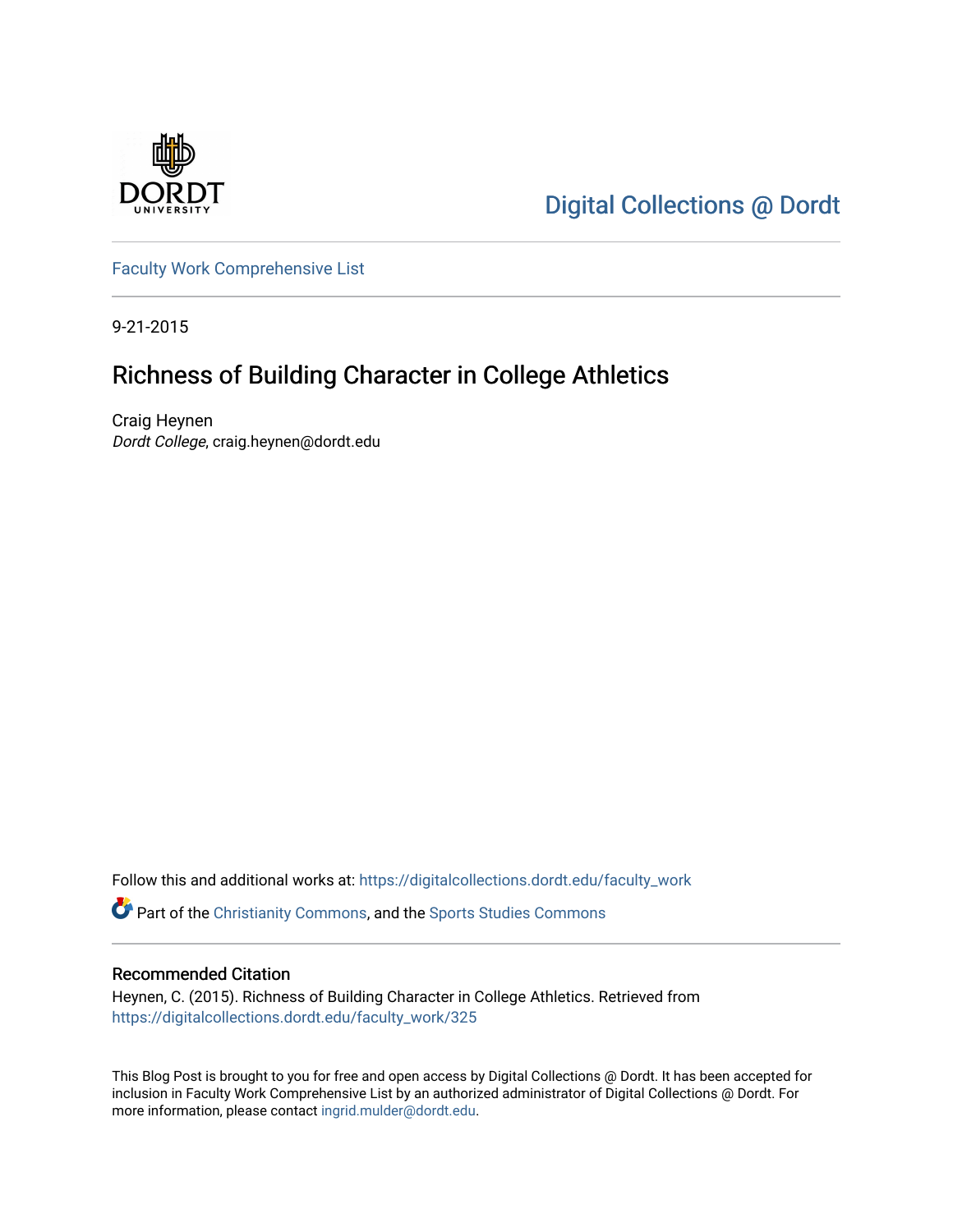### Richness of Building Character in College Athletics

#### **Abstract**

"Sports offer an avenue and environment that is rich with opportunity for character development."

Posting about personal growth through athletics from In All Things - an online hub committed to the claim that the life, death, and resurrection of Jesus Christ has implications for the entire world.

<http://inallthings.org/the-richness-of-building-character-in-college-athletics/>

#### Keywords

In All Things, athletics, discipline, spiritual formation, character

#### **Disciplines**

Christianity | Sports Studies

#### **Comments**

[In All Things](http://inallthings.org/) is a publication of the [Andreas Center for Reformed Scholarship and Service](http://www.dordt.edu/services_support/andreas_center/) at Dordt [College](http://www.dordt.edu/).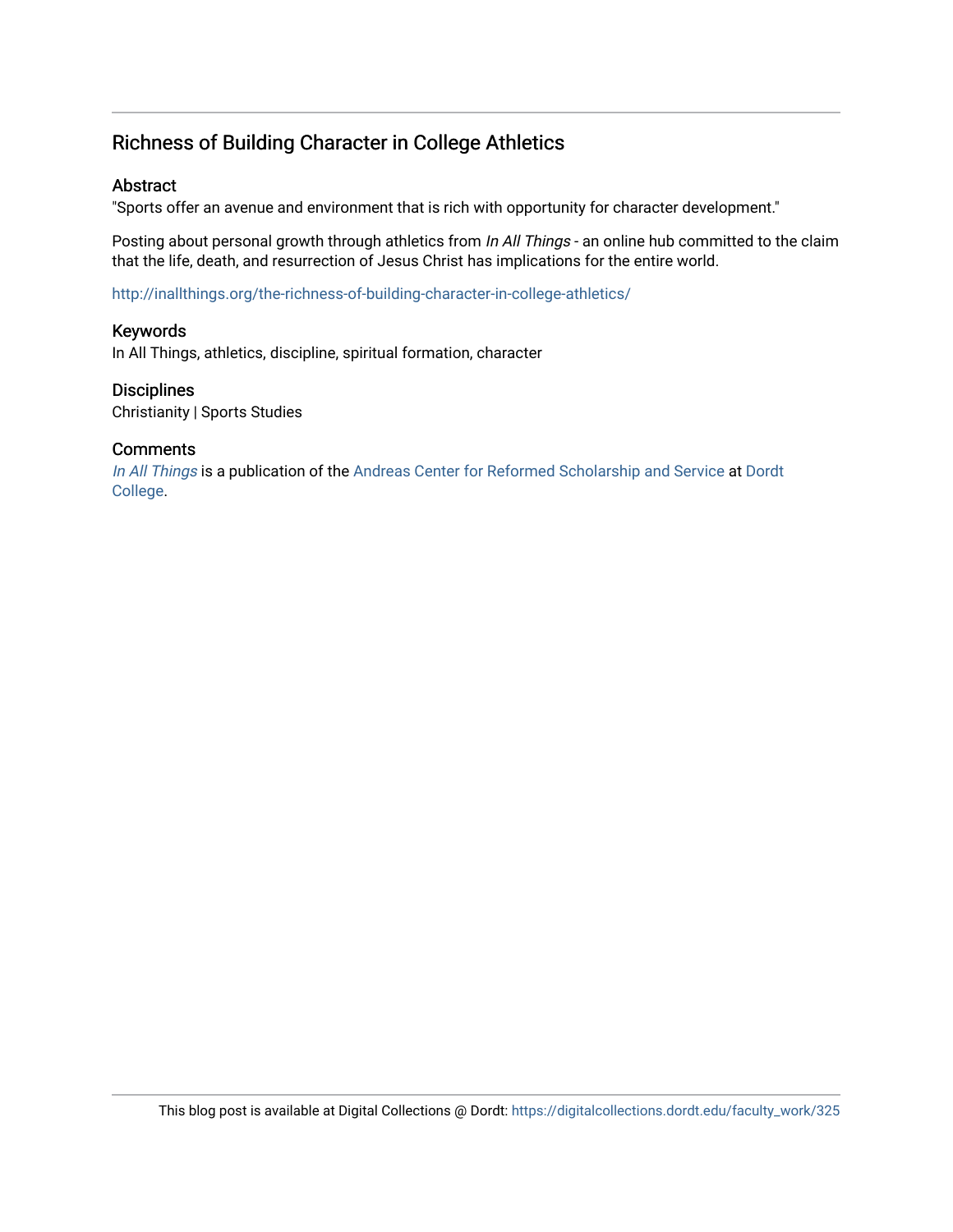# **The Richness of Building Character in College Athletics**

*inallthings.org*[/the-richness-of-building-character-in-college-athletics](http://inallthings.org/the-richness-of-building-character-in-college-athletics)

#### Craig Heynen

In a technological and media saturated age, the latest news cycle often includes some type of shocking story that is related to an athlete. In fact, the frequency and degree of these incidents is so great that many of us have developed a sense of cynicism toward sports and the influence they have on primarily young people. In many cases, we hear of incidents and even witness actions on video that happen in college or high school athletics. This can cause many to question the value of sports as a whole, and for some to rightly wonder what role sports play in a college setting.

It would be foolish to argue that sports build character automatically, without any intention. However, I believe that sports offer an avenue and environment that is rich with opportunity for character development. If priorities are correct and colleges take an intentional approach toward their athletic programs, athletes can leave these programs with an experience that influences their character with a richness that is difficult to achieve in any other setting.

Although we don't often associate humility with athletics, it is an important part of team success. Athletes put a tremendous amount of trust in their coaches. They need to trust their coaches in the areas of training, strategy, and personal well-being. Athletes also learn to trust their teammates. Although the form this takes varies from sport to sport, athletes must build trust that their teammates will be reliable, disciplined, and cooperative. Leadership is a characteristic that athletes learn that incorporates humility as well. Good team leaders understand how to serve their teammates by encouraging and sacrificing. They learn from their own mistakes and admit when they are wrong. A team that operates effectively will consist of members that have learned a great deal about humility.

The relational aspect of being on a team is a great tool for athletes to develop character. Just as a close relationship such as a great friend or a spouse requires the development of the fruits of the spirit and other sanctifying qualities, so does being on a team. Athletes regularly face challenges in training and practicing for their sport that result in strong bonds between them. They also have to learn how to work with and for each other in order to make progress, both individually and as a team. The closeness with which team members operate has a tendency to magnify any relational difficulties. As a result, the members of a team can rarely operate smoothly if there is any dysfunction in the relationships of the athletes. The effect is that team members rarely have the opportunity to avoid conflict and must deal with personality traits that lead to conflict. The relational aspect also includes coaches, and athletes must cultivate and navigate their relationships with coaches in much the same way as with teammates. When successful, these relationships can be some of the most significant in an athlete's life, in many cases similar to a second family. As with a family, many of the joys and trials of life are shared with teammates as they support and encourage each other. This can be a great learning experience for athletes as they learn to support each other in good times and bad.

Participating in a college sport requires a tremendous amount of discipline and mental toughness. Athletes learn that to succeed at this level requires consistent training and attention to detail. Gaps in training or neglecting weaknesses typically yield noticeable performance deficiencies. This aspect of college sports provides a very concrete example for many athletes of both the reward of discipline and the disappointment that results when they lose focus. There are also many opportunities for athletes to hone